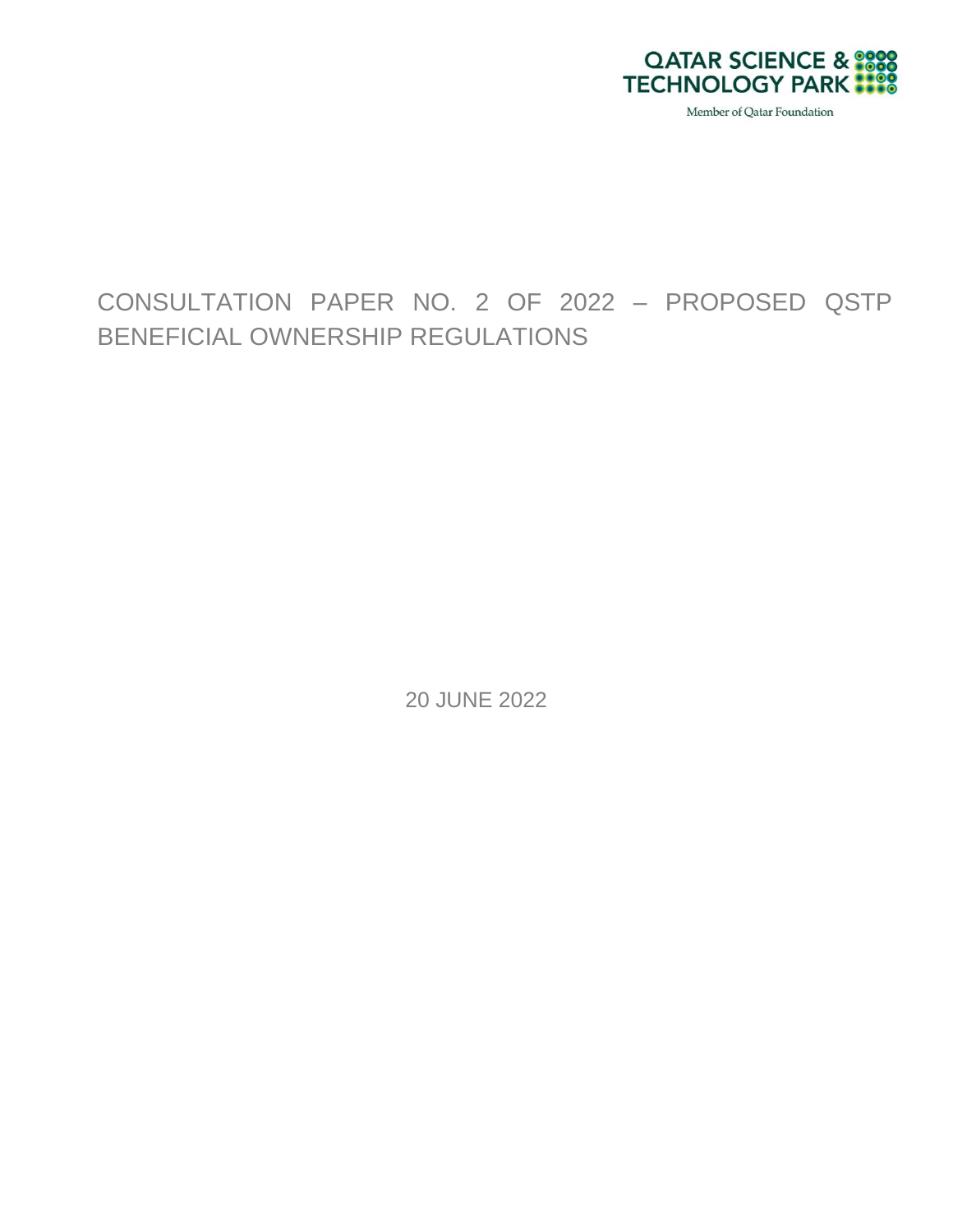

## **CONTENTS**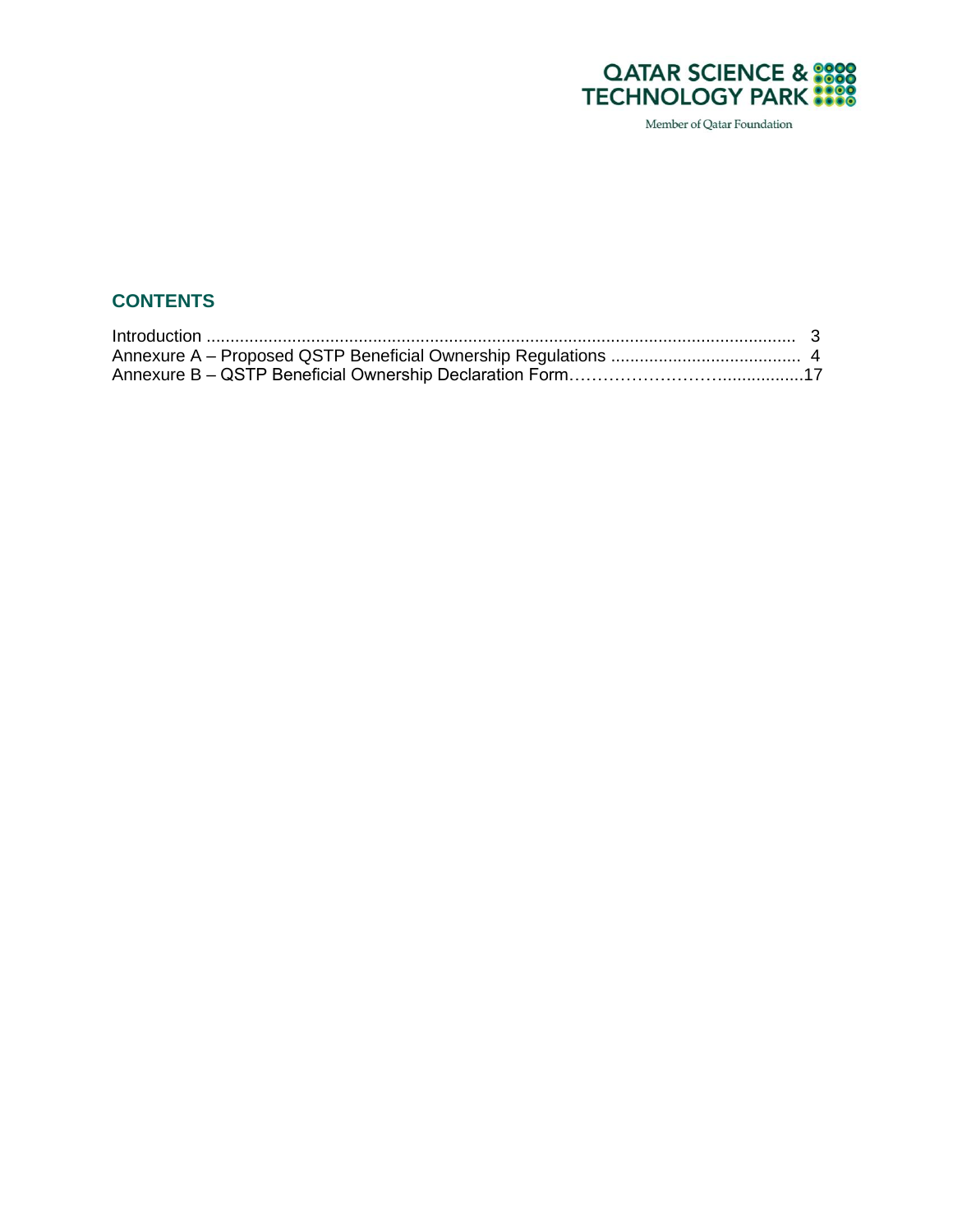

#### **INTRODUCTION**

#### **WHY ARE WE ISSUING THIS PAPER?**

Qatar Science & Technology Park (QSTP) 'the Registration Authority' has issued this Consultation Paper to invite public feedback and comments on the newly proposed QSTP Beneficial Ownership Regulations.

In line with the *Law No. 1 of 2020 on the Unified Economic Register* and *Council of Ministers Decision No. (12) of 2020 on the Executive Regulations of the Unified Economic Register Law No. (1) of 2020;* QSTP is in practice of recording and filing UBO information for all companies incorporated with QSTP. In addition to that QSTP, in its capacity, as the Registration Authority intends to issue the proposed Regulations by stipulating the obligations of every legal entity in terms of declaring and filing the information related to the ultimate beneficial owner of their company.

#### **WHO SHOULD READ THIS PAPER?**

The proposals in this Consultation Paper would be of interest to all individuals and organisations operating or proposing to operate in QSTP.

#### **HOW TO PROVIDE COMMENTS?**

All comments should be in writing and sent to the email specified below. While sending your comments by email, please use the Consultation Paper number in the subject line. If relevant, please mention the organisation you represent when providing your comments.

QSTP reserves the right to publish, including on its website, any comments you provide, unless you expressly request otherwise at the time of making any comments. Comments supported by reasoning and evidence will be given more weightage.

#### **WHAT HAPPENS NEXT?**

The deadline for providing comments on this proposal is 25 July 2022. After receiving your comments, we shall consider whether any modifications are required to the proposed drafts and the QSTP Board will then proceed to enact the proposals to finalise the Regulations.

Please note, you must not act on these amendments until the proposals are finalised and the final Regulations are issued by the Board and QSTP. We will publish on our website and notify our stakeholders when the approved version of the proposed Regulations is available.

#### **COMMENTS TO BE ADDRESSED TO**

The QSTP Park & Free Zone Email: [registry@qstp.org.qa](mailto:registry@qstp.org.qa)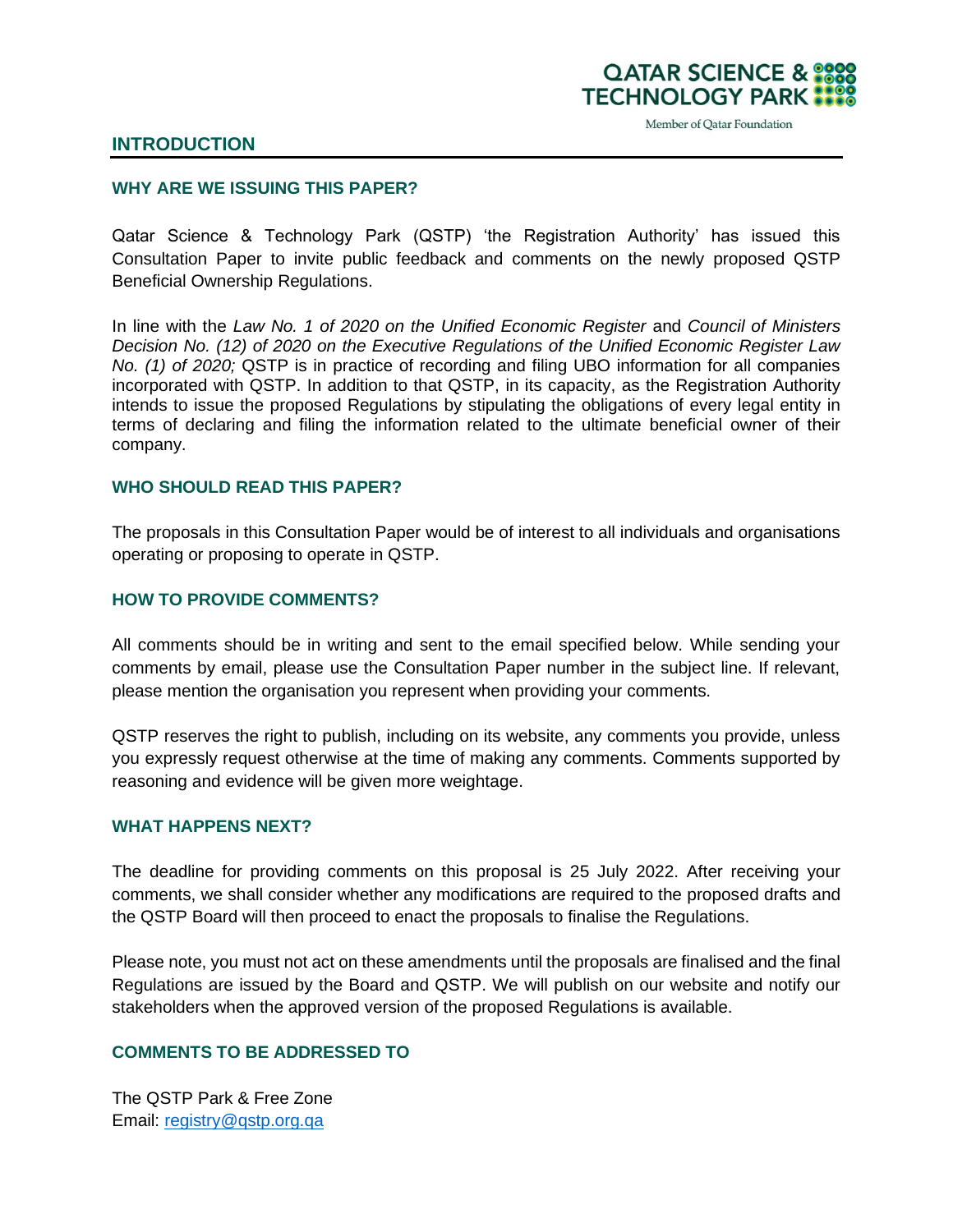

#### **ANNEXURE A**

QATAR SCIENCE & TECHNOLOGY PARK BENEFICIAL OWNERSHIP REGULATIONS [2022]

[Month] [Date], 2022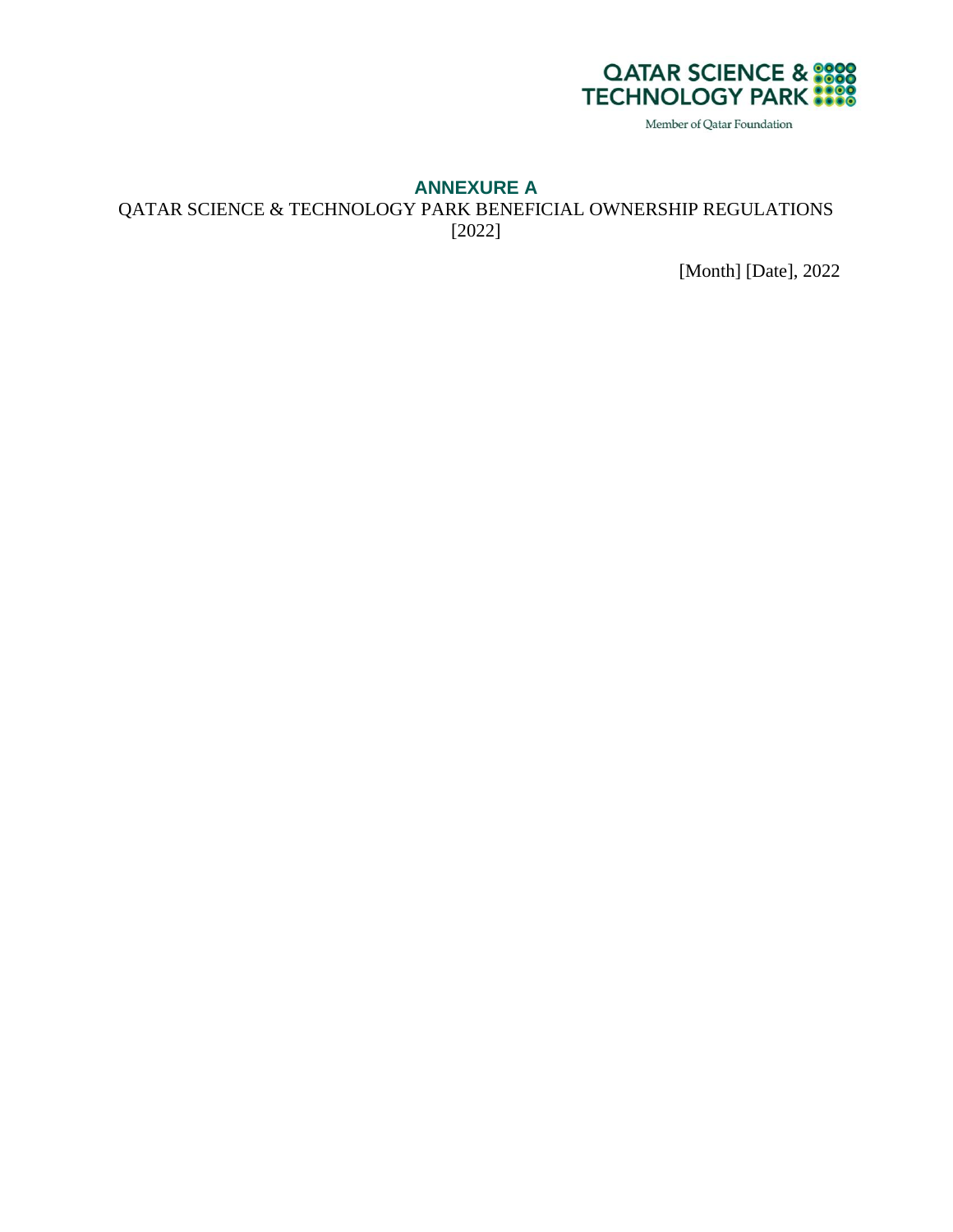

#### QATAR SCIENCE & TECHNOLOGY PARK BENEFICIAL OWNERSHIP REGULATIONS 2022

#### **PART I PRELIMINARY PROVISIONS**

#### **1. Short title, commencement and authority**

- (1) These Regulations may be cited as the Qatar Science & Technology Park Beneficial Ownership Regulations 2022. These Regulations come into force on the date as approved by the Board of Directors of Qatar Science & Technology Park.
- (2) These Regulations makes provision for beneficial ownership and control systems for legal entities registered in Qatar Science & Technology Park.
- (3) These Regulations are made by the board of directors of Qatar Science & Technology Park pursuant to the Law Decree No. 36 for the Year 2005 of the State of Qatar.

#### **2. Definitions**

In these Regulations, unless the context otherwise requires —

"approved form" means the QSTP permissible or approved format to submit and maintain information related to the beneficial ownership in a Company;

"article 11 of Law No. 1 of Unified Economic Register" - without prejudice to any more severe sanctions provided for by another law, the Competent Authorities are permitted, in the event that it is proven that any of the licensees or registered parties have acted in violation of the provisions of this Law or Regulation, take all or some of the following measures:

1. Order the Entity to submit regular reports on the rectification measures undertaken

in compliance with the Unified Economic Register Law.

- 2. Order the Entity to comply with specific instructions.
- 3. Issue a written warning.
- 4. Suspend the managers or board members of the Business Entities, the trustees of the Legal Arrangements or the executive officers or administrators of the Notfor-Profit Organizations, temporarily and for a period not exceeding one year.
- 5. Temporarily suspend the license, activity or the practice of the profession for a period not exceeding one year.
- 6. Cancel the license or the registration or remove the commercial name from the Register, as the case may be.

Decisions issued in accordance with the provisions of this Article may be appealed as per the controls, procedures and dates determined by the Regulation.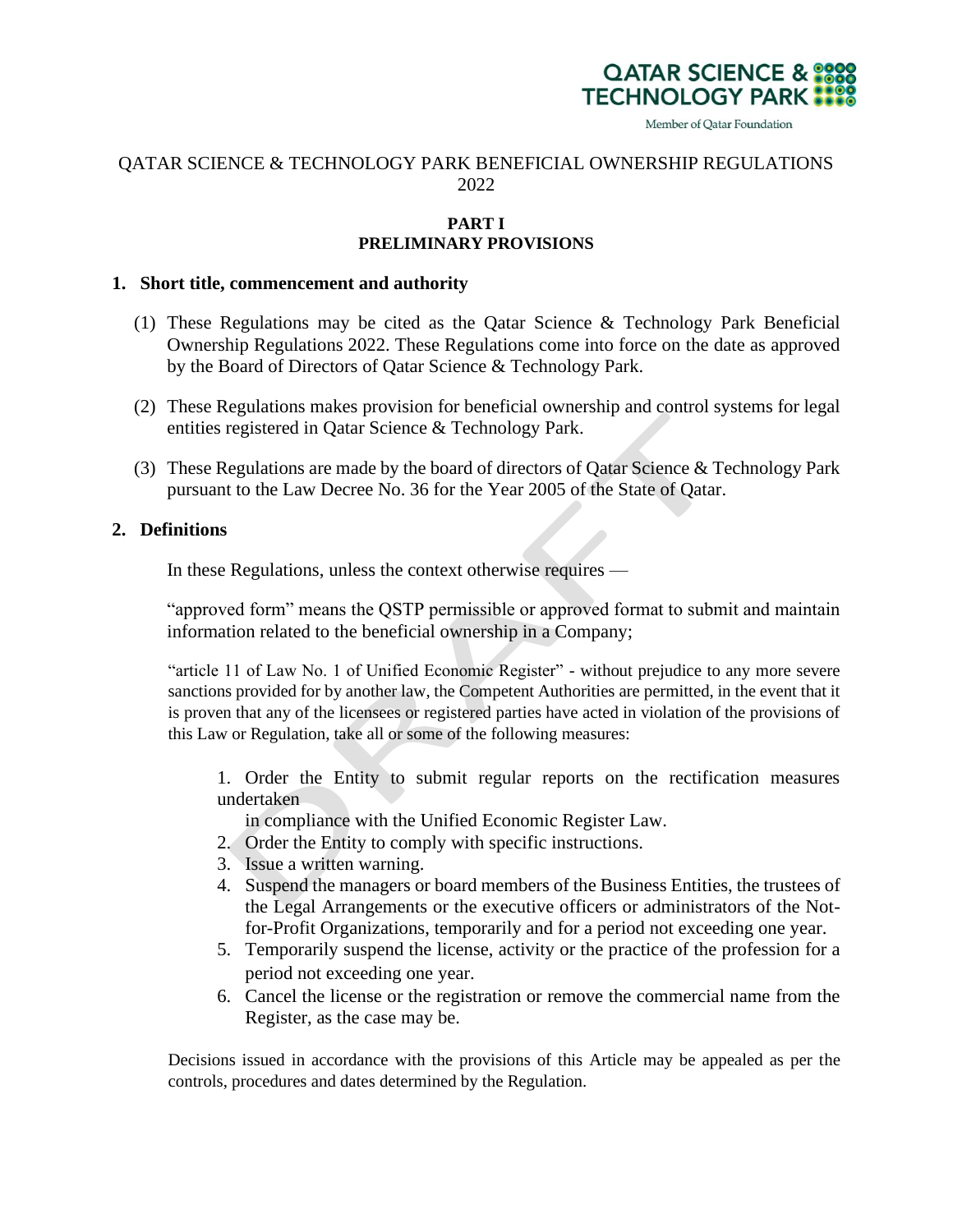

"beneficial owner" has the meaning prescribed to it in Schedule 1;

"conduct" includes acts, omissions and statements;

"control" means a power (whether exercisable alone, jointly with another person or with the consent of another person);

"documents" means information recorded in any form (including without limitation, in electronic form) and, in relation to information recorded otherwise than in legible form, references to its production, howsoever expressed, include references to the production of the information in hard copy; and a document is sent or supplied in hard copy form if it is sent or supplied in a paper copy or similar form capable of being read;

"fine" means the monetary fines for contravention of these regulations in place by QSTP;

"grounds on which that person is considered to be a beneficial owner" means e.g. whether through ownership, control, directly, indirectly, solely, jointly, as nominee / nominator;

"Law No.1 of 2020 on the Unified Economic Register" means a law issued by the Amir of State of Qatar and its Council of Ministers to maintain a Unified Economic Register under the Ministry of Commerce and Industry;

"License" shall mean the license issued by QSTP to a Company or a Branch pursuant to the Qatar Science & Technology Park Free Zone Regulations;

"Licensee" shall mean an entity, whether a Company or a Branch, which has been granted a License under Qatar Science & Technology Park Free Zone Regulations and whose License has not expired or been revoked;

"nominee" means any person that holds shares or rights in the entity on behalf of an ultimate beneficial owner;

"nominator" means any ultimate beneficial owner who grants shares or rights in the entity to a nominee on their behalf;

"person" means a natural person;

"Prescribed time" means the time prescribed from time to time by QSTP by way of issuance of a directive to the Licensee in relation to filing the beneficial ownership information for the existing companies;

"QSTP" means Qatar Science & Technology Park a free zone formed under the Law No. 36 of the Year 2005;

"QSTP Regulations" means Qatar Science & Technology Park Free Zone Licensing & Companies Regulations;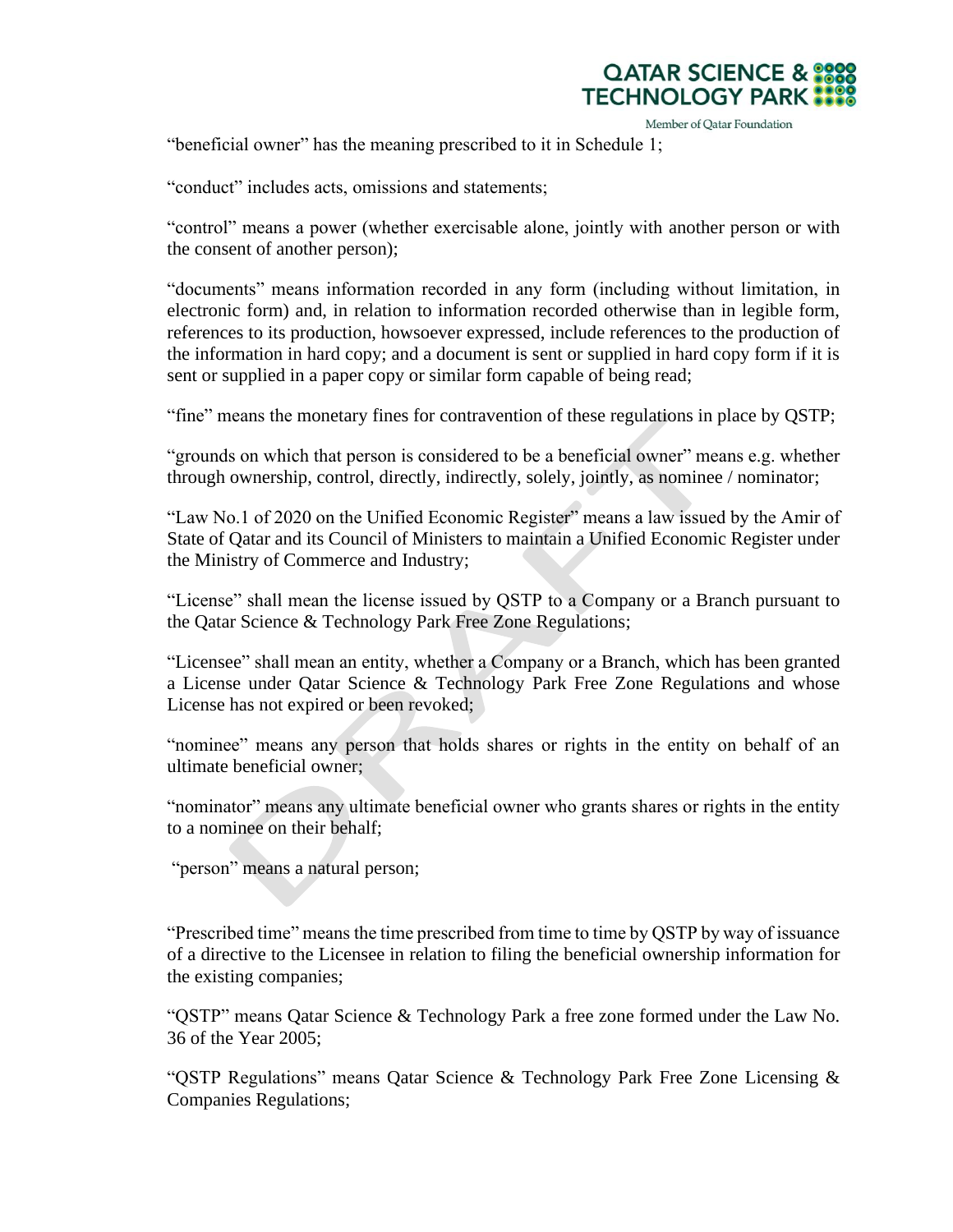"OSTP Board" means the Board of Governors for a term as defined in the Law No. 36 of the Year 2005 of the State of Qatar;

"QSTP Entity" shall mean any company or branch registered pursuant to the Qatar Science & Technology Park Free Zone Regulations;

"QSTP Management" means the management of QSTP, which shall carry its functions pursuant to the directions of QSTP Board;

"record of beneficial owners" has the meaning prescribed to it in Regulation 2;

"Register" has the meaning prescribed to it in Regulation 11;

"Regulations" means this Qatar Science & Technology Park Beneficial Ownership Regulations 2022;

"required particulars" means the details of the Beneficial Owner to be recorded as prescribed in Regulation 4(5);

"retention period" means records and underlying documents shall be maintained for at least 10 years from date of –

(a) completion of the transaction to which the records and underlying documentation relate; or

(b) the company terminates the business relationship to which the records and underlying documentation relate.

#### **PART II INFORMATION DUTIES**

#### **3. Duty to obtain information in respect of beneficial owners**

Each Licensee must take reasonable steps to ascertain the true, accurate and complete identity of its beneficial owners.

#### **4. Record of beneficial owners**

- (1) Each Licensee must keep a record of the required particulars of its beneficial owners in a record referred to in these Regulations as the "**record of beneficial owners**" and such recorded particulars should be notified and filed with QSTP at the time of registration of every new company being registered with QSTP.
- (2) Where the QSTP entity is existing at the time of the enactment of these Regulations, the Licensee must ensure that the record of beneficial owners for the QSTP entity is established within the prescribed time as defined under Part 1 of these Regulations.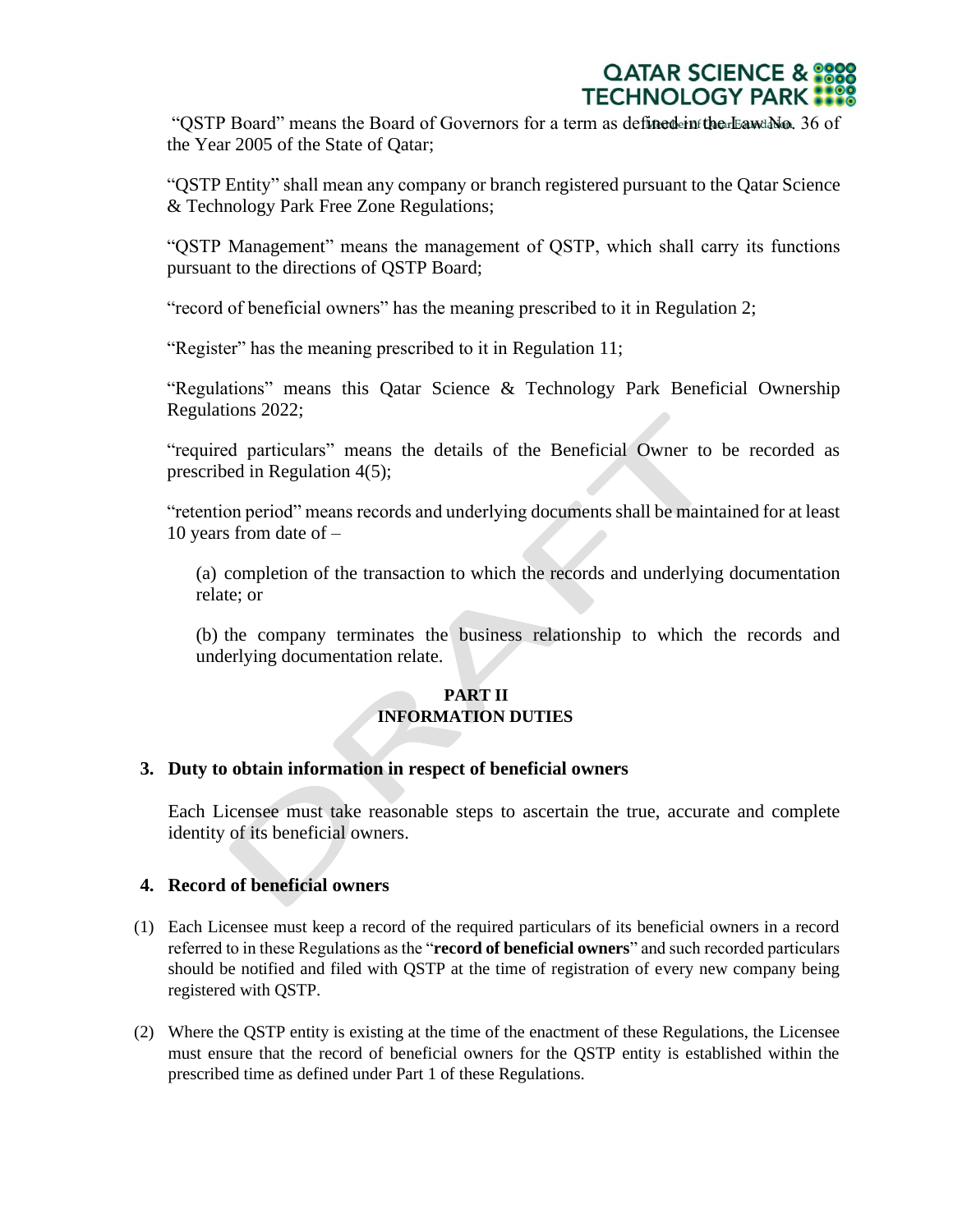- (3) Where the QSTP entity comes into existence after the date of enactment of these Regulations, the Licensee must ensure that a record of beneficial owners is established in accordance with that QSTP entity's rules of formation.
- (4) A Licensee which fails to give notice in accordance with Regulation 4(1) commits a contravention of these Regulations.
- (5) The "**required particulars**" means, in respect of a natural person and any information mentioned in Schedule 1 of this Regulations
	- (a) full name;
	- (b) date of birth;
	- (c) residential and home country address;
	- (d) country of residence;
	- (e) nationality (including all nationalities held);
	- (f) passport number (copy of passport will be required);
	- (g) national identification (copy of QID for nationals and residents);
	- (h) percentage of beneficial ownership held in the company;
	- (i) the date on which that person became a beneficial owner; and
	- (j) the grounds on which that person is considered to be a beneficial owner.

#### **5. Duty to keep record of beneficial owners up to date**

- (1) A Licensee must take reasonable steps to ensure that the particulars recorded in its record of beneficial owners are true, accurate, complete and up to date.
- (2) If a Licensee knows or has reasonable cause to believe that a relevant change has occurred to the required particulars recorded in the record of beneficial owners of a QSTP entity then, subject to sub-section (3), the Licensee must serve a notice to such person whose required particulars recorded in the record of beneficial owners of the QSTP entity and may be affected by the relevant change.
- (3) A "relevant change" in relation to a person occurs if:
	- (a) the person ceases to be a beneficial owner in relation to a QSTP entity; or

(b) any other change occurs, as result of which the required particulars stated for the person on the record of beneficial owners are incorrect or incomplete.

- (4) A Licensee is not required to serve a notice under sub-section (2) if:
	- (a) the Licensee has already been informed of the relevant change and of the information referred to in sub-section  $(6)(b)$ ; and
	- (b) that information was provided either by the person concerned or with their knowledge.
- (5) The Licensee must serve a notice under sub-section (2) as soon as reasonably practicable after learning of the change or first having reasonable cause to believe that the change has occurred.
- (6) The request in writing must require the addressee, within the period of 10 days beginning with the date of the request:
	- (a) to confirm whether or not the change has occurred; and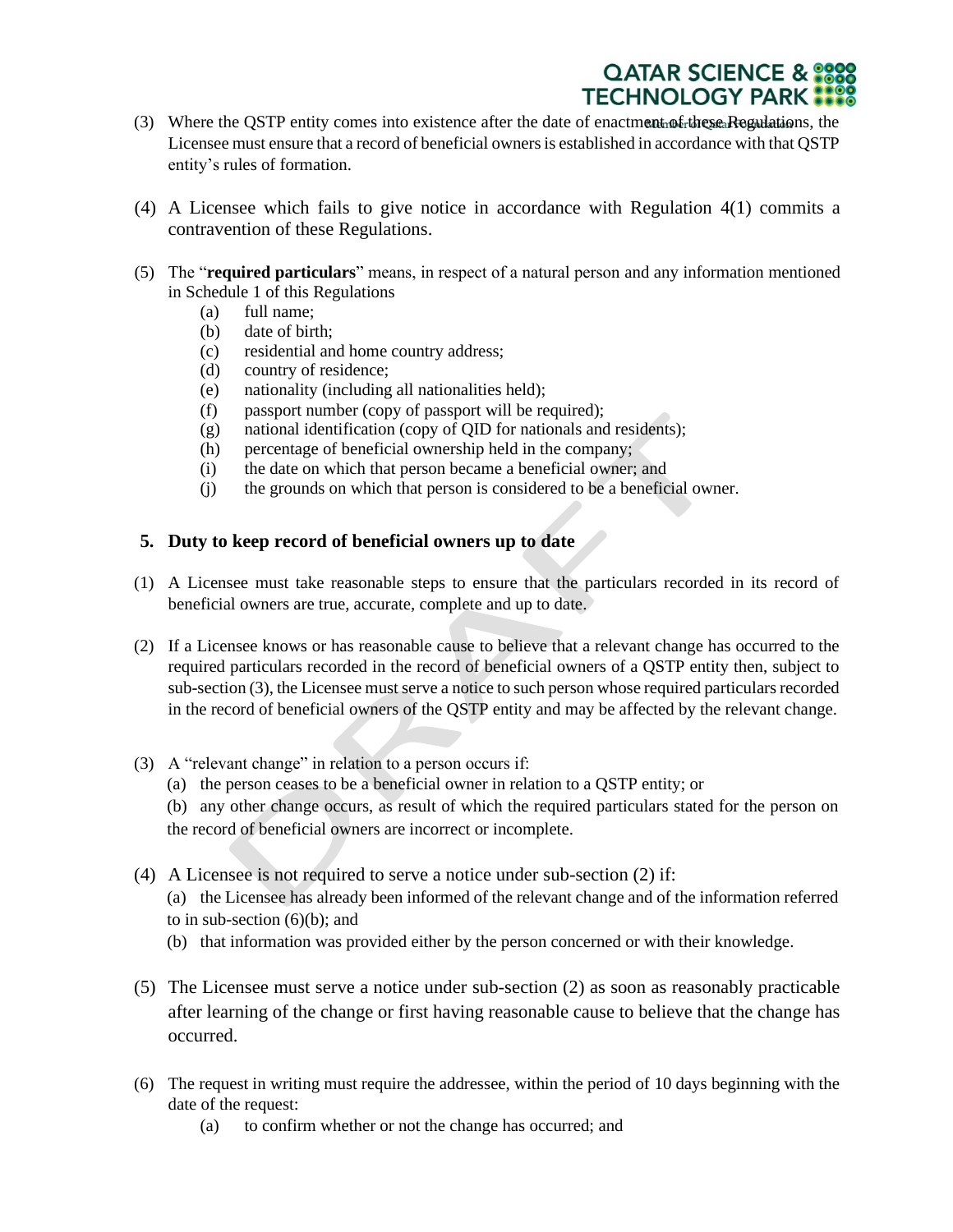- $(b)$  if so:
	- (i) to state the date of the change; and
	- (ii) to confirm or correct the required particulars included in the request and supply any that are missing from the request.

**QATAR SCIENCE & TECHNOLOGY PARK** 

Member of Qatar Foundation

(7) On receipt of information received pursuant to the request in writing under this Regulation, or otherwise being satisfied that a relevant change has occurred, the Licensee must within 10 days amend the record of beneficial owners accordingly and notify QSTP the particulars of the change.

#### **6. Duty to submit record of beneficial owners to QSTP**

- (1) Within 10 days of the establishment of its own record of beneficial owners, each Licensee must in the approved form submit a true, accurate, complete and up-to-date copy of its record of beneficial owners to QSTP who may use the contents of such record when establishing the Register under Parts 3 (Role of the QSTP) and 4 (Register of Beneficial Owners of Legal Persons) of these Regulations.
- (2) A Licensee which fails to give notice in accordance with this Regulation 6(1) commits a contravention of these Regulations.

#### **7. Duty to notify QSTP of changes**

When there has been an amendment or change in the particulars contained in the record of beneficial owners a QSTP entity, within 30 days of the date of an amendment or change of such record of beneficial owners, the QSTP entity must submit a notice to QSTP of the amendment or change and the date on which it occurred, to the best of its knowledge.

#### **8. Duty to ensure security of information**

The QSTP entity must take all reasonable steps to ensure the security and confidentiality of information disclosed to him under these Regulations and must not disclose such information other than in compliance with a duty imposed, or in exercise of a power conferred, under these Regulations or any other law or regulation applicable within QSTP.

#### **9. Duty to retain documents following liquidation or dissolution**

- (1) This Regulation applies where a QSTP entity is liquidated or dissolved.
- (2) Where this Regulation applies:
	- (a) if appointed, the liquidator or otherwise; or
	- (b) the Licensee immediately before the dissolution,

must retain the record of beneficial ownership relating to the QSTP entity as at the date of liquidation or dissolution for the prescribed retention period and must comply with a requirement of QSTP under these Regulations in that period.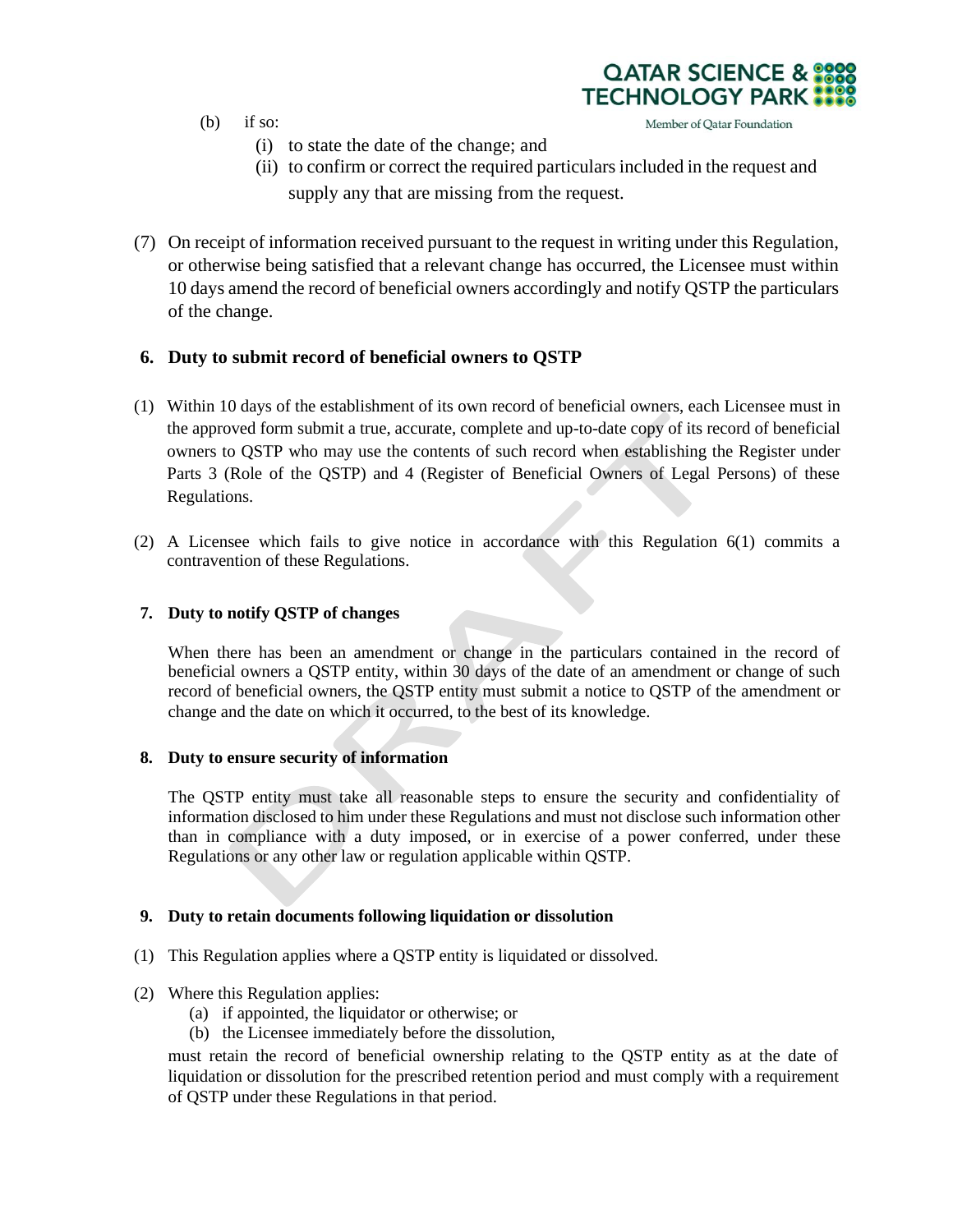

#### **PART III**

#### Member of Qatar Foundation **ROLE OF THE QSTP MANAGEMENT**

#### **10. Powers of the QSTP Management**

The QSTP Management shall administer these Regulations and perform the functions and exercise the powers assigned under these Regulations and any other law or regulation applicable to QSTP.

#### **11. Register of Beneficial Owners of Legal Persons**

The QSTP Management shall in any approved form establish and maintain a register of the beneficial owners of QSTP entities to be called the Register of Beneficial Owners of Legal Persons (the "Register") in accordance with Part 4 (Register of Beneficial Owners of Legal Persons) of these Regulations.

#### **12. Functions and ancillary powers of the QSTP Management**

The QSTP Management, having regard to the provisions of this Regulation 12, has the power to do anything that appears to be necessary or expedient for the purposes of or in connection with the exercise of the following functions including, without limitation, the power:

- (a) to require from a Licensee direct access to (by electronic means or otherwise) the record of beneficial owners of any QSTP entity;
- (b) to request and obtain information and documents in accordance with the provisions of Regulation 15;
- (c) to prepare and subject to any provision to the contrary in these Regulations or any other enactment, to publish information, reports, forms, codes of practice, guidance, recommendations and other documents; and
- (d) to appoint any person or body to advise in relation to the exercise of any of its functions.

#### **PART IV REGISTER OF BENEFICIAL OWNERS OF LEGAL PERSONS**

#### **13. Register of Beneficial Owners of Legal Persons and security of information**

- (1) The QSTP Management shall establish the Register which shall be kept in such form as the QSTP thinks fit and may, without limitation, be kept in electronic form.
- (2) Information shall be submitted to the QSTP Management by the Licensee pursuant to Regulations 6, 7 and 15 of these Regulations, for inclusion in the Register.
- (3) The QSTP Management shall take all reasonable steps to ensure the confidentiality and security of the Register and of information kept on the Register, and of other information disclosed to QSTP under these Regulations or under any other enactment, and (subject to sub-section (3) and Regulations 14 and 15) shall not disclose to any other person the Register or any part of it, or information or documents obtained by or disclosed to the QSTP Management, other than as permitted in Regulation 14.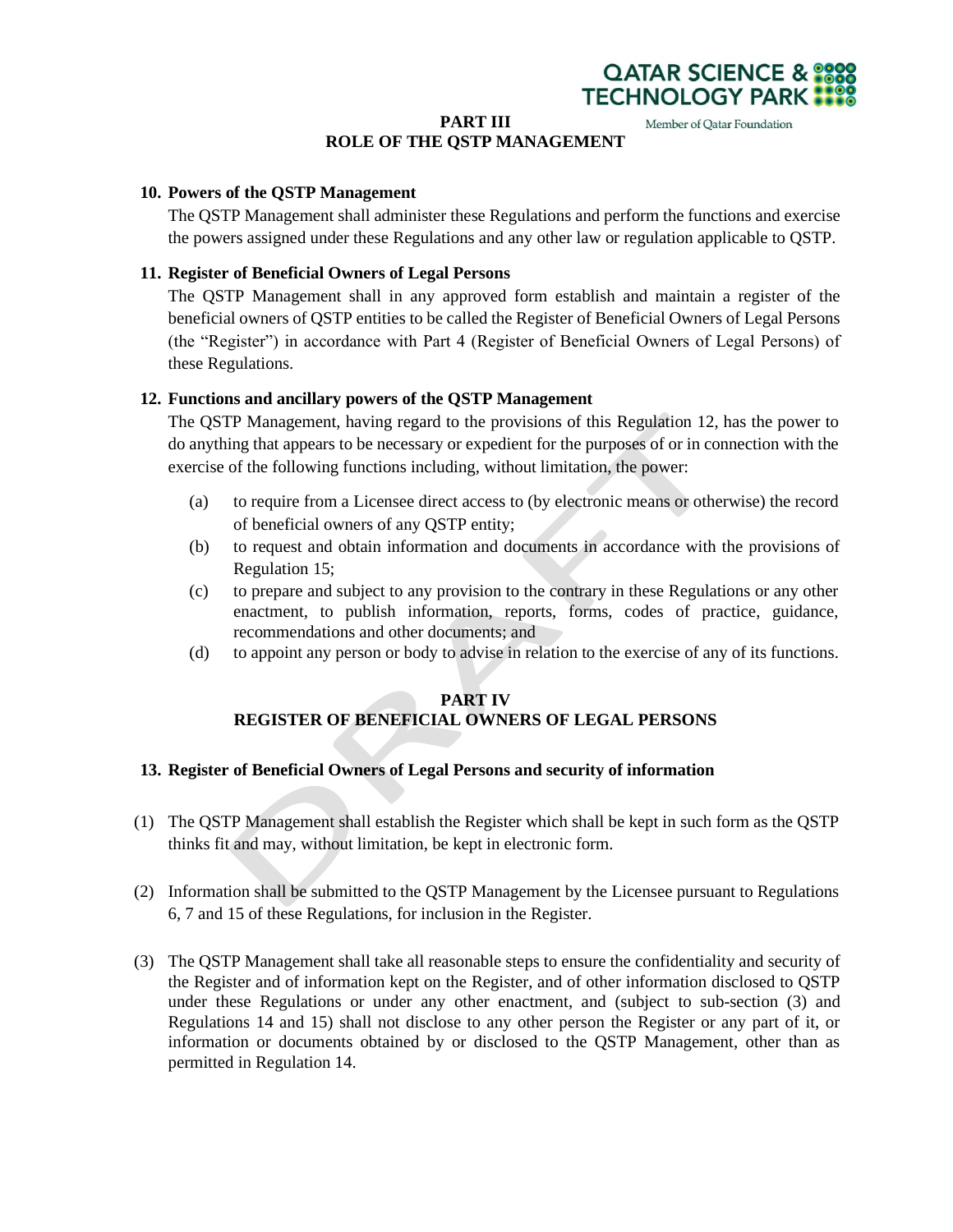

(4) The QSTP Management shall, on application being made to him in such form as he may specify and having taken all reasonable steps to verify the identity of the applicant, disclose to a person any information on the Register directly relating to that person only.

#### **14. Disclosure of information by QSTP**

- (1) Subject to the provisions of the regulatory laws, information obtained by the QSTP Management:
	- (a) under these Regulations or any other enactment; or
	- (b) in connection with the carrying out of any of the QSTP Management's functions,

may only be disclosed in accordance with Regulation 30 of the Qatar Science & Technology Park Licensing Regulations 2022 which shall apply to Parts 3 and 4 of these Regulations, and such Regulation shall apply irrespective of whether the beneficial owner is a company subject to the QSTP Regulations.

(2) Any person may request from the QSTP Management, on payment to QSTP of such fee as may be prescribed by the Board, to be provided with a certificate confirming the identity of the beneficial owners of a QSTP entity as identified in the Register, subject to the QSTP Management receiving prior written consent of the QSTP entity consenting to the disclosure by issuance of such certificate.

#### **15. Power of QSTP to request and obtain information and documents**

- (1) The QSTP Management may, by notice in writing served on a QSTP entity (or its Licensees or officers or directors), notify to submit to the QSTP Management in such form and manner, at such times or intervals, at such place and in respect of such periods as may be specified in the notice, with such information as the OSTP Management may reasonably require for the performance of its functions under these Regulations.
- (2) The QSTP Management may, by notice in writing served on a QSTP entity (and its Licensee):
	- (a) require the QSTP entity to produce, in such form and manner, within such time and at such place as may be specified in the notice, such information or documents of such description as may be so specified;
	- (b) require the QSTP entity to furnish, to any of the QSTP Management's officers, or authorised person for the purposes of this paragraph, on production of evidence of such authority, such information and documents or information and documents of such description as the officer or authorised person may specify, either forthwith or within such time, and at such place, and in such form and manner, as may be so specified, for the purposes of their inspecting them; being information or documents reasonably required by the QSTP Management for the performance of its functions under these Regulations.
- (3) The powers conferred by this paragraph to require a QSTP entity to produce any documents include the power:
	- (a) if the documents are produced, to take copies of them or extracts from them, in circumstances where the QSTP Management is satisfied that the taking of such copies or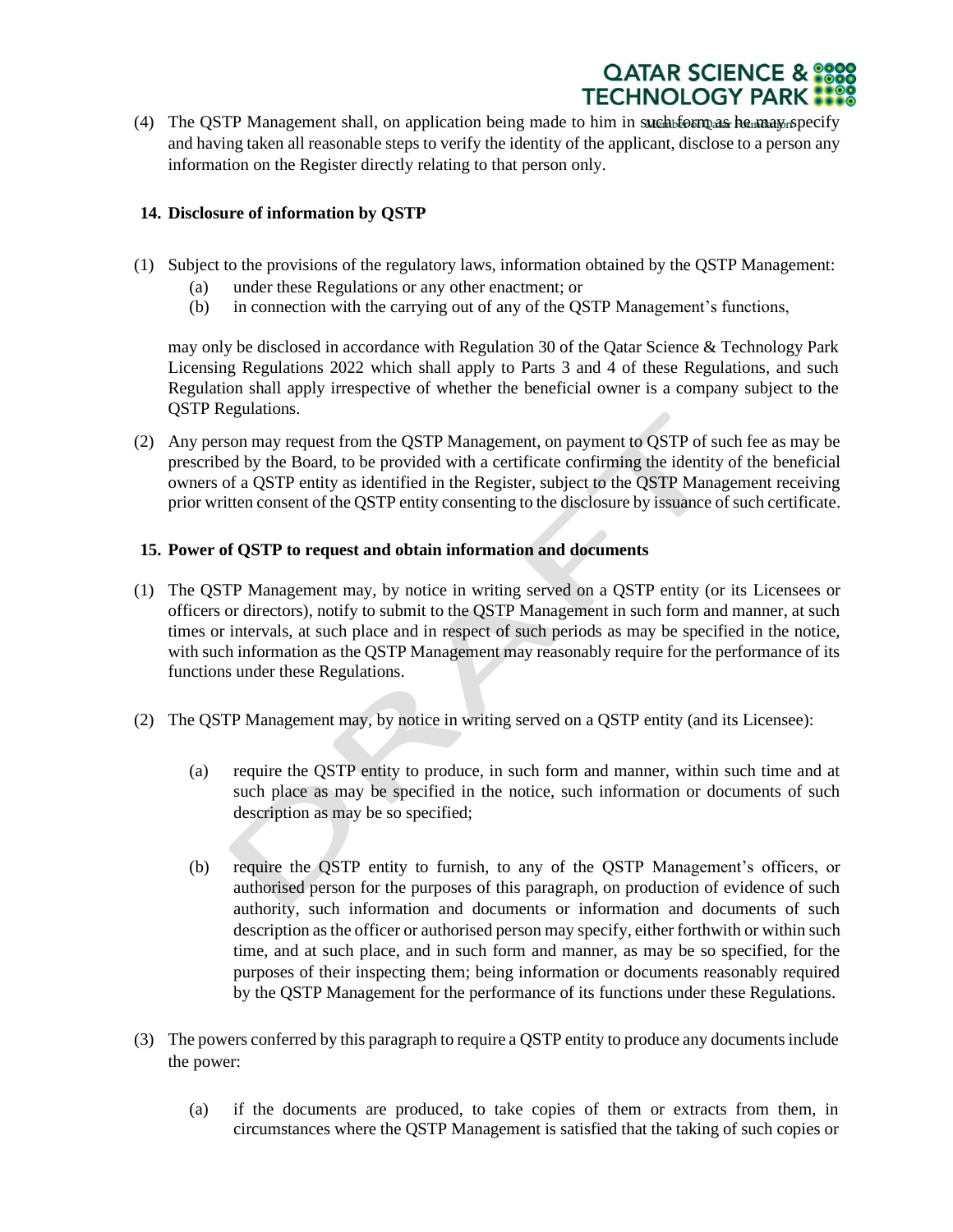

extracts is necessary for the proper exercise of powers under tornarelation to Part 5 (Offences, Fines & Enforcement) of these Regulations; and

- (b) if the documents are not produced, to require the Licensee who was required to produce them to state, to the best of his knowledge and belief, where they are.
- (4) Nothing in this Regulation 15 shall restrict the powers of the QSTP Management as prescribed Regulation 12 of these Regulations.

#### **16. Submission of information to QSTP**

- (1) Information required to be submitted to the QSTP when requested under these Regulations or any other enactment shall be in such form as may be specified by the QSTP Management.
- (2) Where a person claims a lien on a document, its production under these Regulations is without prejudice to his lien.
- (3) Subject to Regulation 16, information shall only be retained by the QSTP Management for so long as appears to QSTP reasonably necessary for the purposes for which the information was delivered to QSTP.

#### **17. General power of QSTP to reject applications**

Notwithstanding that QSTP is not bound to enquire further as to whether the provisions of these Regulations or any other enactment have been complied with, the QSTP Management may reject any submission or other matter submitted, on such terms and conditions as it thinks fit, if it appears that the provisions of these Regulations or any other enactment in respect of that submission or other matter have not been complied with.

#### **18. Retention of information on the Register after liquidation or dissolution**

In the case of a QSTP entity that has been liquidated or dissolved, the QSTP Management shall retain on the Register information relating to that legal person as at the date of its liquidation or dissolution (as the case may be) for the prescribed retention period after that date.

#### **PART V OFFENCES, FINES & ENFORCEMENT**

#### **19. Offences**

- (1) A QSTP entity who fails to comply with these Regulations, or any rules made under these Regulations is guilty of an offence and liable to the provisions under Regulation 21 of these Regulations.
- (2) It is a defence for a Licensee, charged with failing to comply with a duty imposed on him under these Regulations or any rules made under these Regulations, to prove that the Licensee took all reasonable steps to attempt to comply with the duty.

#### **20. False or misleading information**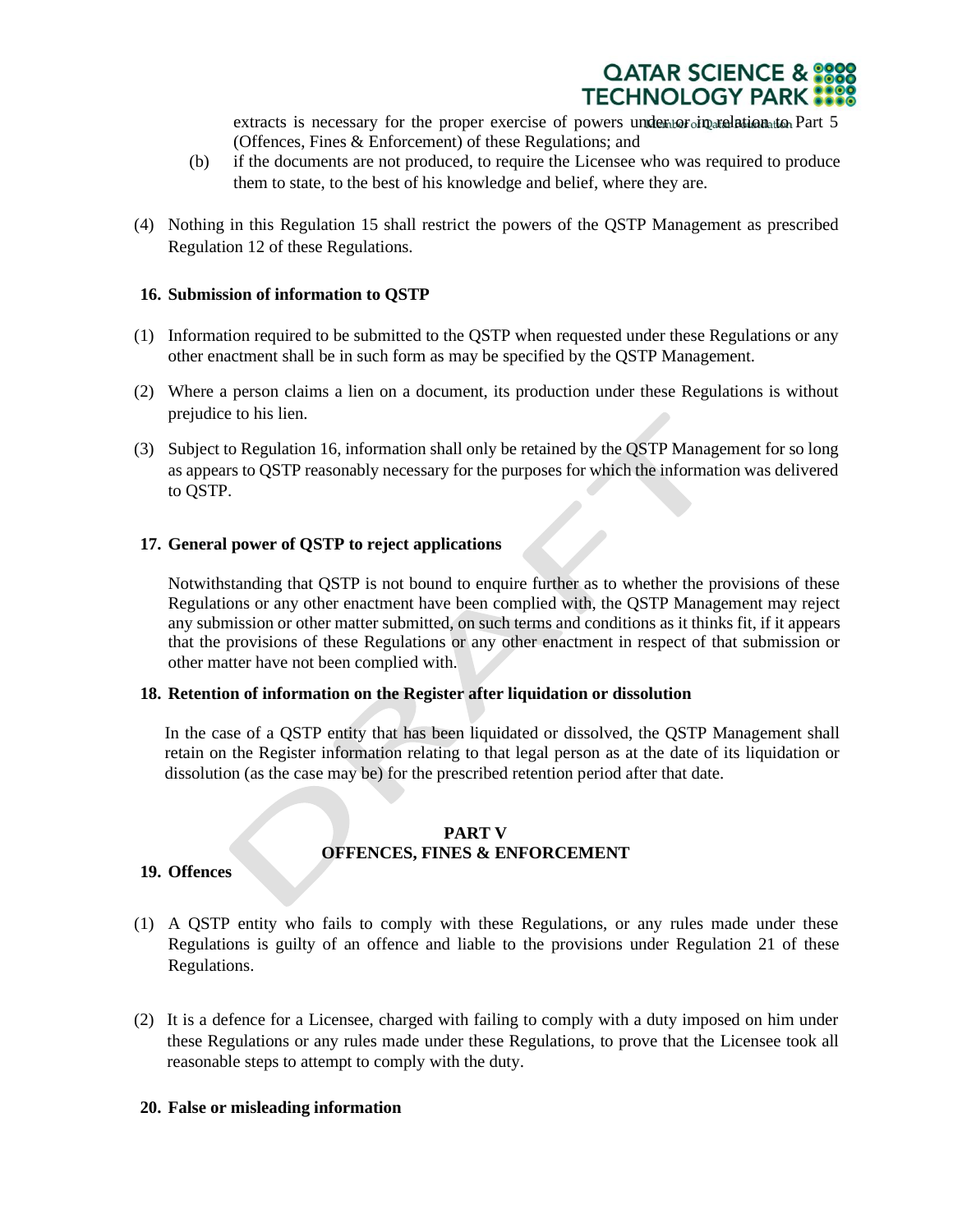

- (1) It is a contravention of these Regulations for a person knowingly or recklessly Qatar Foundation
	- (a) to deliver or cause to be delivered to QSTP, for any purpose of these Regulations, any information or document; or
	- (b) to make to QSTP, for any such purpose, a statement, that is misleading, false or deceptive in a material particular.
- (2) A Licensee who commits the contravention referred to in sub-section (1) in accordance with this Regulation is subject to the provisions mentioned in Regulation 21 of these Regulations.

#### **21. Measures for Contraventions**

- (1) The Board may make rules in respect of the procedures relating to the imposition and recovery of fines under this Part.
- (2) Where QSTP considers that a person has contravened
	- (a) these Regulations; or
	- (b) any rules made under these Regulations,
- (3) the QSTP Management, by written notice (a "monetary penalty notice") to the person, may impose a fine in respect of the contravention. A monetary penalty notice is a written notice requiring the person to pay to QSTP a fine of an amount determined by QSTP as the QSTP Management may consider appropriate to be paid within a specified time.
- (4) If, within the period specified in the monetary penalty notice–
	- (a) the person pays the fine specified in the notice to QSTP– subject to paragraph (ii) below, no proceeding or actions pursuant to this Part may be commenced, whether in the Court or otherwise, by the QSTP Management against the QSTP entity in respect of the relevant contravention; and
	- (b) without prejudice to paragraph (i) above, neither the imposition nor payment of a fine shall restrict the QSTP Management from taking any action against a person or refrain from doing any act or thing in relation to any continuing contravention; or
	- (c) if all or any portion of the fine has not been paid at the end of the period stated in a monetary penalty notice, the obligation of the person to pay the fine is enforceable as a debt payable to QSTP. QSTP may apply to the Court for the recovery of the debt.
- (5) As a measure for contravention of the Regulations the QSTP Management may resort to the provisions enshrined under Article 11 of the Law No.1 of 2020 on the Unified Economic Register and its amendments if any thereto.
- (6) In this Regulation "prescribed" means prescribed by rules made by the QSTP Board pursuant to these Regulations.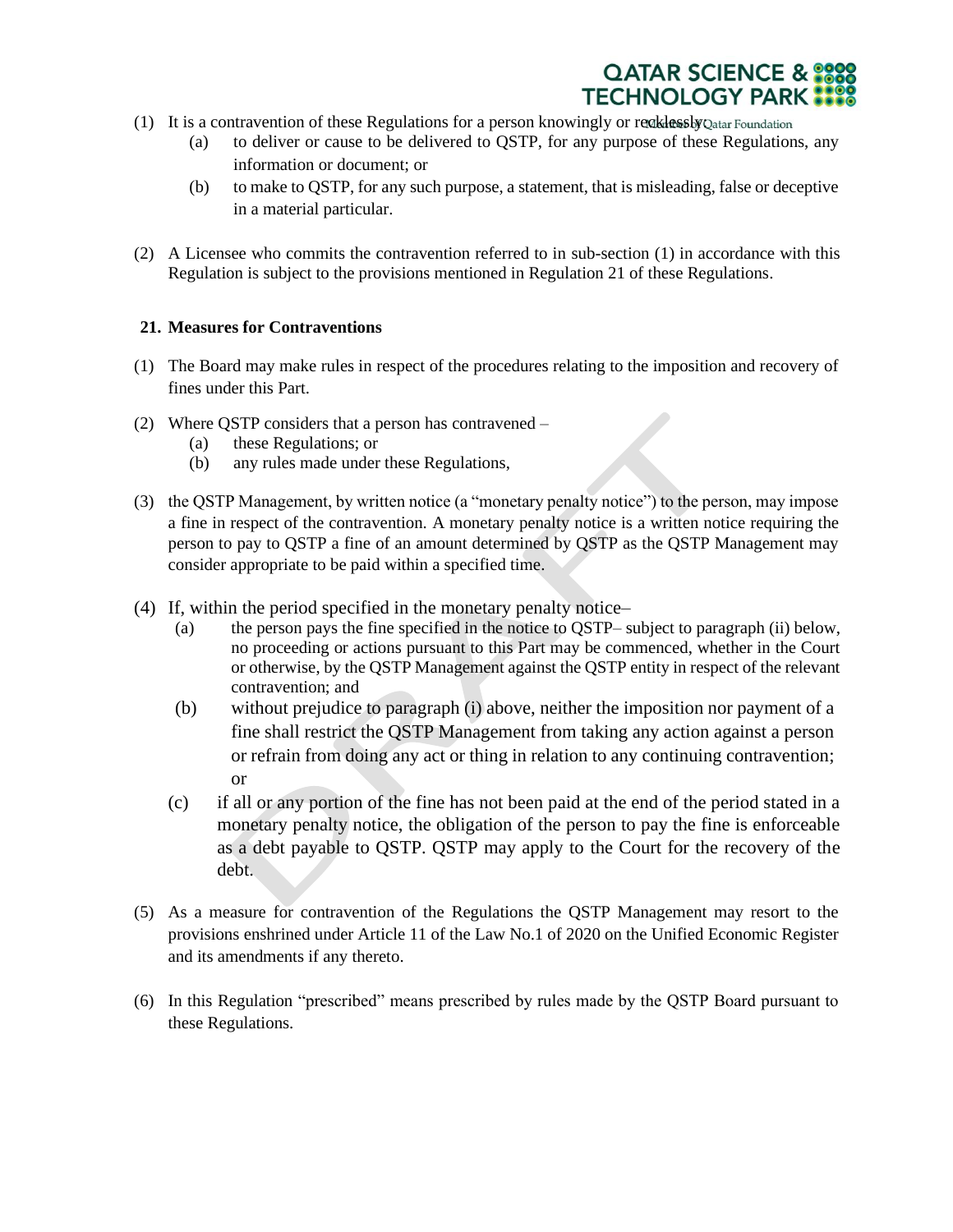

#### **PART VI MISCELLANEOUS**

#### **22. Meaning of beneficial owner**

The meaning of the expression beneficial owner and any related expressions for the purposes of these Regulations are prescribed under Schedule 1 (Meaning of Beneficial Owner) of these Regulations.

#### **23. Service of Documents**

The provisions of the QSTP Regulations shall apply to information submitted to QSTP pursuant to these Regulations. Such Regulation shall apply irrespective of whether the beneficial owner is a company registered subject to the QSTP Regulations.

#### **24. Exemption orders**

The QSTP Board may make rules to provide for:

- (a) specified QSTP entities; or
- (b) QSTP entities falling within a specified class, to be exempt from the obligations prescribed in these Regulations.

#### **25. Fees payable to QSTP**

- (1) The QSTP Board may make rules requiring the payment to QSTP of such fees in connection with the QSTP's administration of these Regulations.
- (2) Any fee which is owed to QSTP under any provision made by such rules may be recovered as a debt due to QSTP.
- (3) The QSTP may refuse to accept information or documentation delivered to it under the terms of these Regulations which is not accompanied by the payment to QSTP of the fees due on such application.

#### **26. Guidance**

The QSTP may issue such guidance as it deems necessary for the purposes of these Regulations and other enactments making provision in respect of beneficial ownership and control.

**\_\_\_\_\_\_\_\_\_\_\_\_\_\_\_**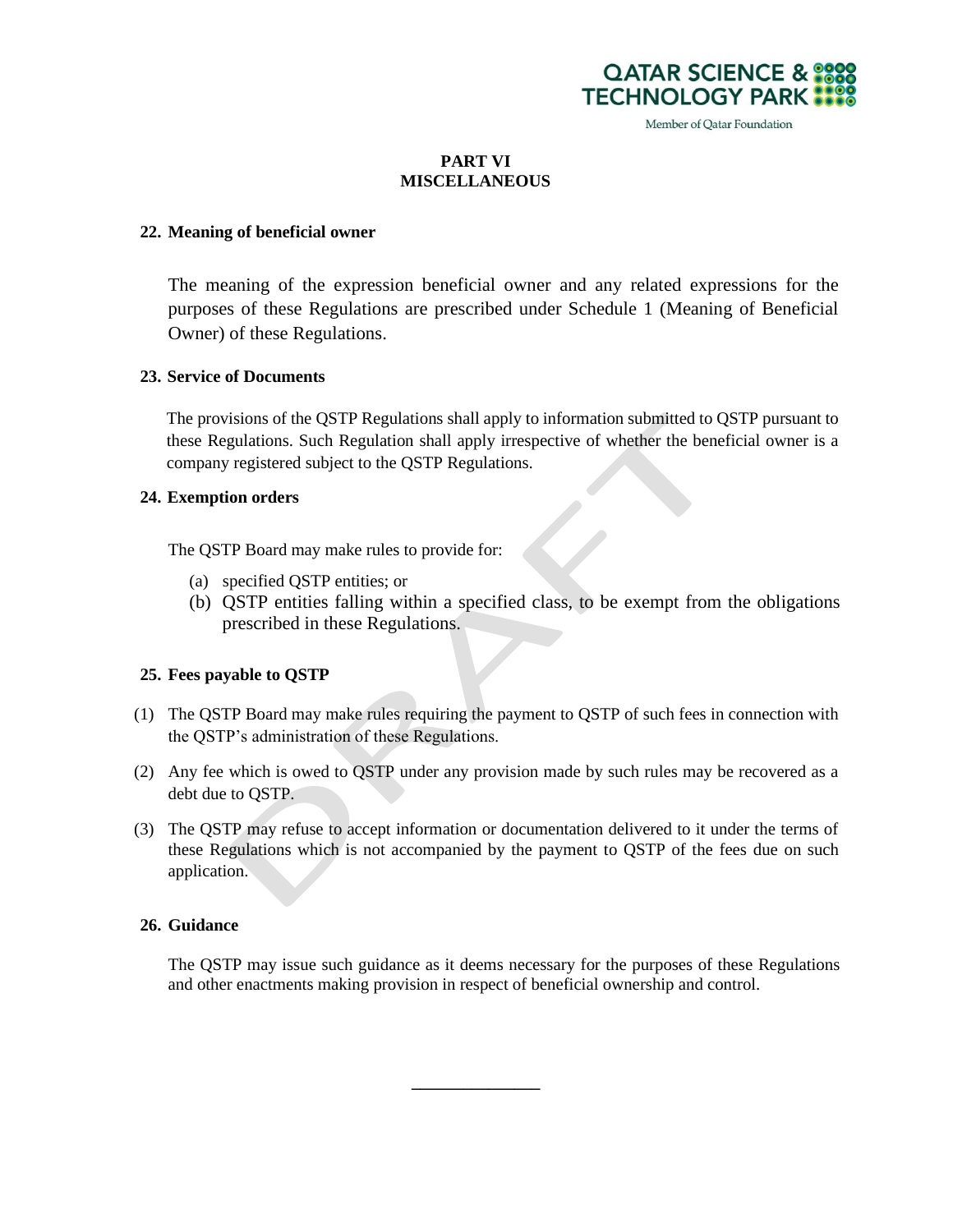

#### **SCHEDULE I MEANING OF BENEFICIAL OWNER**

#### **1. Meaning of beneficial owner**

In these Regulations, "**Beneficial owners**" are individuals who ultimately own or control the entity, or on whose behalf a transaction or activity takes places.

- (1) For a company, a beneficial owner is any individual who:
	- (a) owns or controls 20% or more of the shares or voting rights;
	- (b) ultimately owns or controls whether directly or indirectly 20% or more of the shares or voting rights in the business;
	- (c) holds the right, directly or indirectly, to appoint or remove a majority of the board of directors;
	- (d) has the right to exercise, or actually exercises, significant influence or control over the corporate body;
	- (e) exercises ultimate control over the management; or
	- (f) controls the corporate body.
- (2) For the purposes of subparagraph (1), a person shall have "**control**" if:
	- (a) in relation to a company, such person:
		- (i) holds, directly or indirectly, 20% or more of the shares in the company; or
		- (ii) holds, directly or indirectly, 20% or more of the voting rights in the company; or
		- (iii) holds the right, directly or indirectly, to appoint or remove a majority of the board of directors of the company.
- (3) In any case where a beneficial owner is:
	- (a) a listed company; or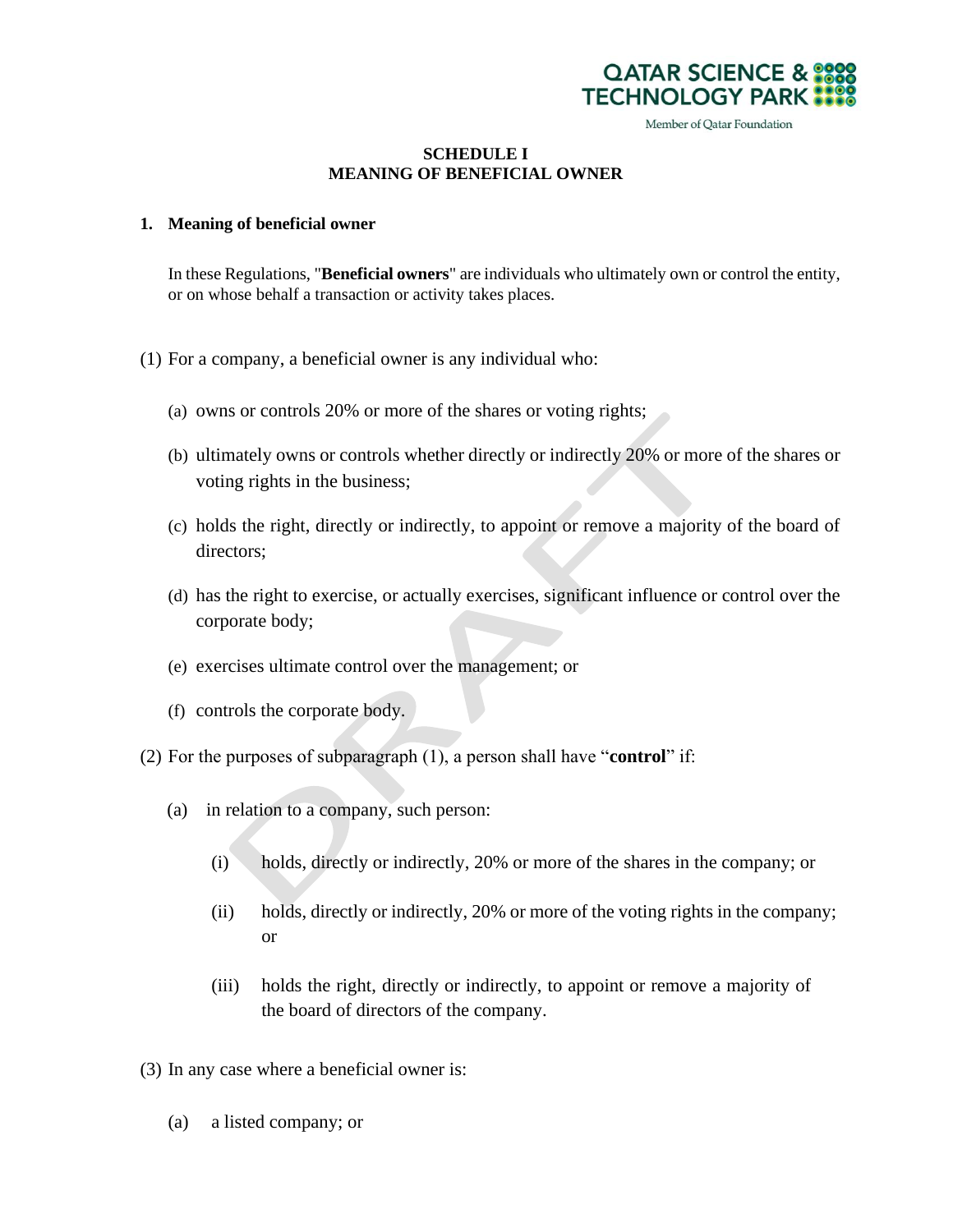

- (b) a company that is wholly-owned by the State of Qatar or any Government elsewhere;
- (c) a company created by the decree within the State of Qatar;

the obligations stipulated in the aforementioned clause do not apply to the business entity if it falls under any of the above categories mentioned in Section 3 of this Schedule 1.

For the purpose of these regulations, a "**listed company**" means a company listed on a stock exchange recognised by the State of Qatar and subject to disclosure requirements as maybe required.

#### **2. Reference to the Law related to "required particulars" stipulated in Regulation 4(5) of this Regulations.**

Article 11 of Council of Ministers Decision No. (12) of 2020 on the Executive Regulations of the Unified Economic Register Law No. (1) of 2020 -

- 1. Name of the true beneficiary as written in the official identification document, such as the personal identification card, ID, passport or any other documents used to identify the person.
- 2. Date and place of birth of the true beneficiary.
- 3. Data of the true beneficiary's nationality or nationalities, in case he holds more than one.
- 4. Address as written in the official identification documents, such as the personal identification card, ID or passport.
- 5. Number of personal identification card of Qataris and residents in the State of Qatar.
- 6. Passport number of non-Qatari residents and non-residents in the State of Qatar.
- 7. Date of issue and expiry of the personal identification card, ID or passport.
- 8. Date of the person's designation as true beneficiary.
- 9. Percentage of the controlling ownership share in the company's capital, voting rights and any other relevant modification.
- 10. Determination of the foundations and instruments whereby the true beneficiary exercises actual and definitive control over the company, in case of control through means other than direct or indirect ownership in the company's capital or voting rights.
- 11. Determination of the foundations and instruments whereby the true beneficiary exercises oversight, actual or legal control over the legal arrangement or non-profit organization by whatever direct or indirect means.
- 12. Determination of the date of the last update of the registry containing information about true beneficiaries.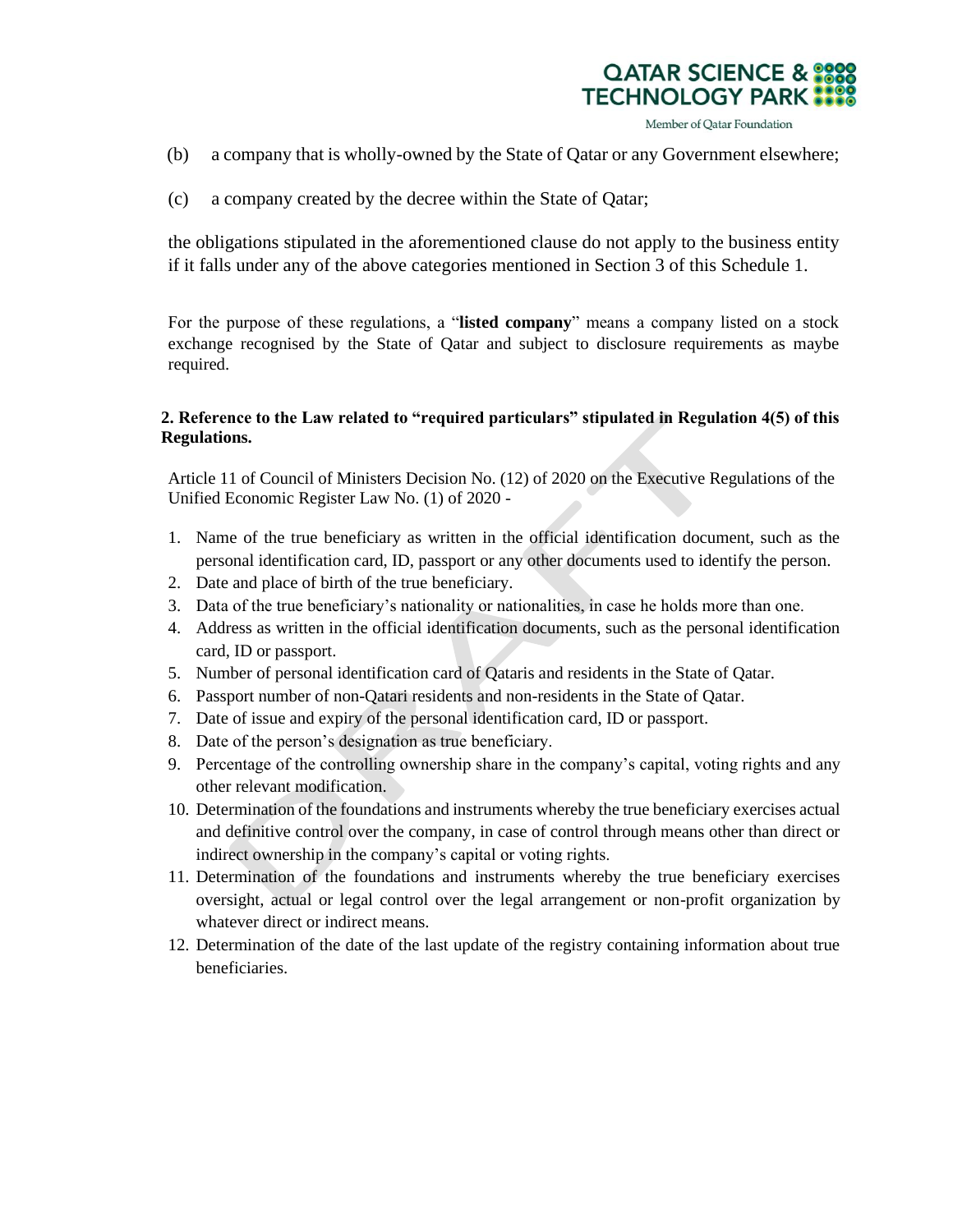

#### **ANNEXURE B**

QSTP BENEFICIAL OWNERSHIP DECLARATION FORM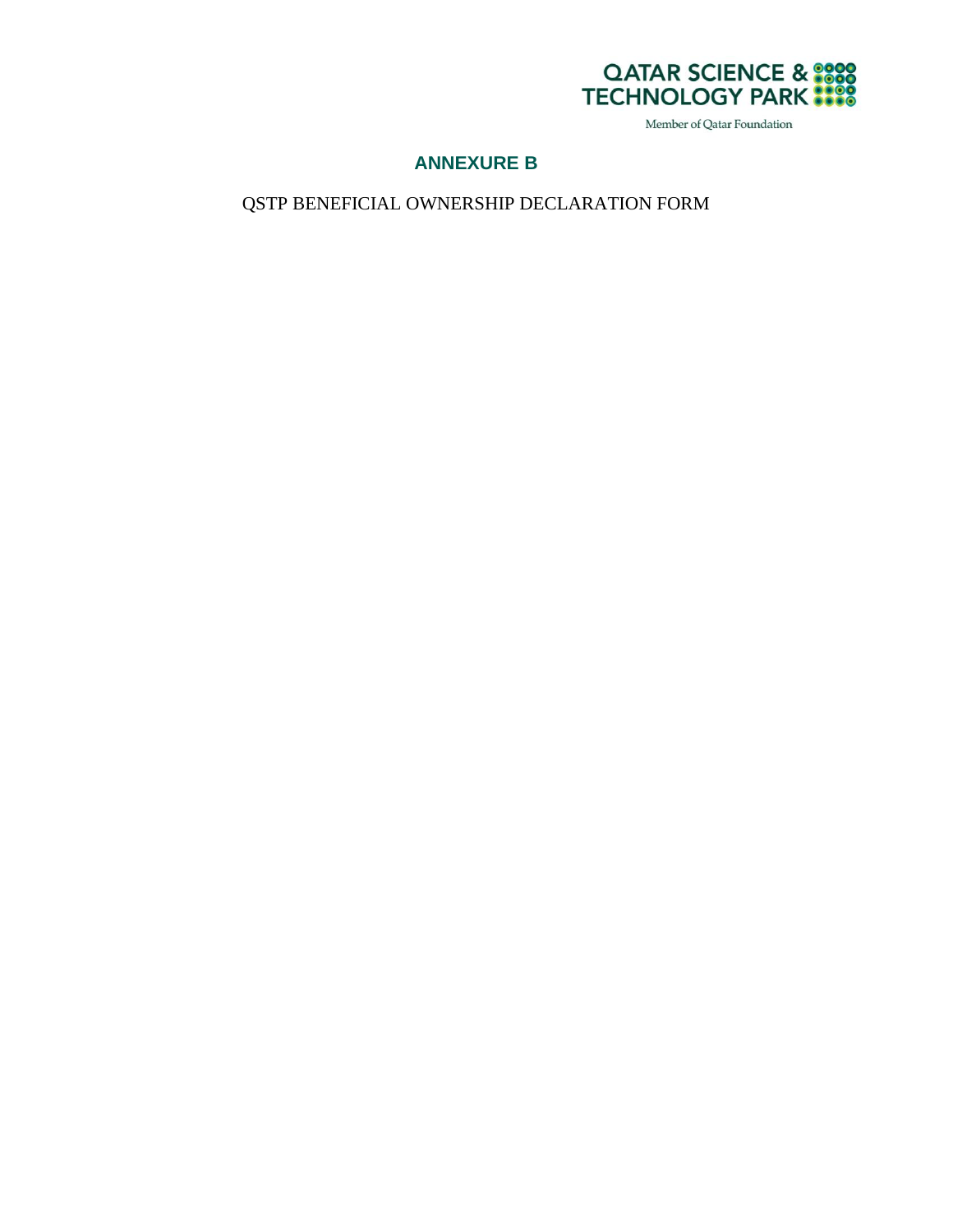### **BENEFICIAL OWNERSHIP DECLARATION FORM**

**QATAR SCIENCE 8 TECHNOLOGY PARK** 

Member of Qatar Foundation

#### **Introduction**

QSTP requires this information in order to comply with the Law No. 20 of Year 2019 on Combatting Money Laundering and Terrorism Financing, No. 1 of Year 2020 on Unified Economic Register and Council of Ministers Decision No. 12 of Year 2020 on the Executive Regulations of the Unified Economic Register Law. QSTP is required to maintain a beneficial owner register that reflects accurate and up to date information concerning beneficial owner(s) and controller(s) of each company registered in QSTP.

This form may be used to provide the QSTP Management with details of beneficial owners and controllers while submitting the requests for a new registration or renewal or company structure amendments whichever comes first. The QSTP entities must ensure that the QSTP Management is notified of any change in information within 30 days from the date of such change.

#### **Who is a beneficial owner?**

Beneficial owners are individuals who ultimately own or control the entity, or on whose behalf a transaction or activity takes places. For a company, a beneficial owner is:

- The natural person(s) owning, directly or indirectly, an actual controlling share that does not fall under 20% of the company's capital or the voting rights thereof;
- The natural person can also be determined on the basis of the content of the decisions taken by the general assembly by virtue of the voting rights at their disposal, or through their status as partners or contributors who possess, among other means of supervision or control;
- The natural person who has the right to appoint or remove the majority of the members of the administrative, managerial or supervisory bodies in the company;
- Who exercises ultimate control over the management;
- Who controls the corporate body.

| <b>PART A: COMPANY DETAILS</b>      |                         |  |
|-------------------------------------|-------------------------|--|
| <b>Company Name</b>                 |                         |  |
| Registration Number (if applicable) |                         |  |
| Declaration upon incorporation      | <b>Select an Option</b> |  |
| Declaration upon amendment          | <b>Select an Option</b> |  |
| Declaration upon license renewal    | <b>Select an Option</b> |  |

| PART B: DETAILS OF INDIVIDUAL BENEFICIAL OWNER(S) |  |  |
|---------------------------------------------------|--|--|
| Title (Mr / Mrs / Miss / Ms)                      |  |  |
| Full Name of individual                           |  |  |
| Date of Birth                                     |  |  |
| Place of Birth (Country)                          |  |  |
| <b>Residential Address</b>                        |  |  |
| <b>Home Country Address</b>                       |  |  |
| Nationality (including all nationalities held)    |  |  |
| Qatar ID#                                         |  |  |
| Date of expiry of Qatar ID                        |  |  |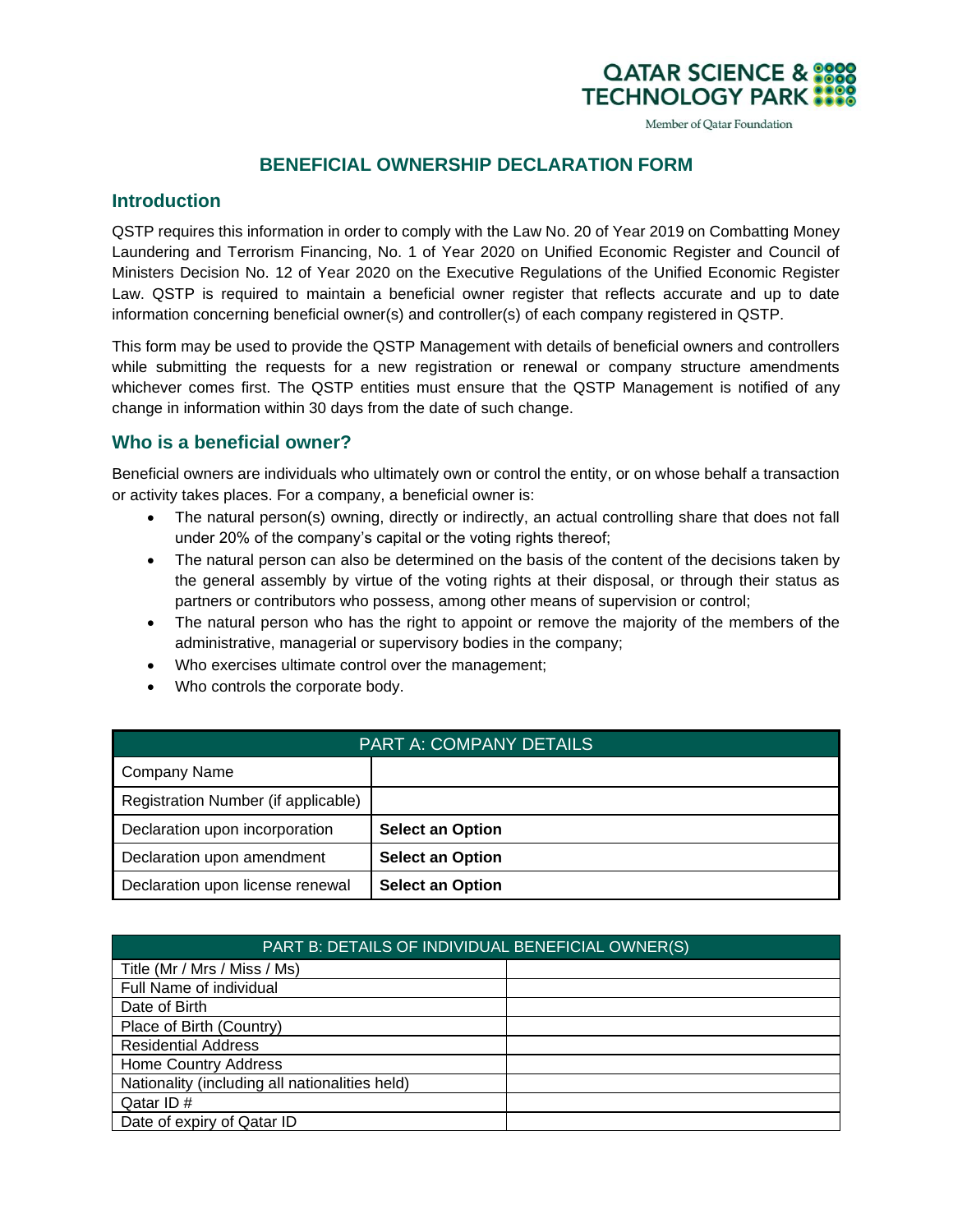# **QATAR SCIENCE &**

| Passport #                                         | Member of Qatar Foundation |
|----------------------------------------------------|----------------------------|
| Date of issue of Qatar ID/ Passport                |                            |
| Date of expiry of Qatar ID/ Passport               |                            |
| Percentage of Beneficial Ownership in the Company  | %                          |
| Date on which the person became a Beneficial Owner | Select a date              |
| Grounds on which that person is a Beneficial Owner | Select an option           |

| PART C: DETAILS OF CORPORATE BENEFICIAL OWNER(S)     |                  |  |
|------------------------------------------------------|------------------|--|
| Full Name of the Corporate Beneficial Owner          |                  |  |
| <b>Registration Number</b>                           |                  |  |
| <b>Registered Address</b>                            |                  |  |
| Country / Jurisdiction                               |                  |  |
| Date on which the corporate became a Beneficial      | Select a date    |  |
| Owner                                                |                  |  |
| Grounds on which the corporate is a Beneficial Owner | Select an option |  |
| Full Name of the individual beneficial owner of the  |                  |  |
| corporate                                            |                  |  |
| Date of Birth                                        | Select a date    |  |
| Place of Birth (Country)                             |                  |  |
| <b>Residential Address</b>                           |                  |  |
| <b>Home Country Address</b>                          |                  |  |
| Nationality (including all nationalities held)       |                  |  |
| Qatar ID#                                            |                  |  |
| Date of expiry of Qatar ID                           |                  |  |
| Passport #                                           |                  |  |
| Date of issue of Passport                            |                  |  |
| Date of expiry of Passport                           |                  |  |
| Percentage of Beneficial Ownership in the Company    | $\%$             |  |
| Date on which the person became a Beneficial Owner   | Select a date    |  |
| Grounds on which that person is a Beneficial Owner   | Select an option |  |

#### **Notes:**

- 1. Please keep repeating the above tables under Part B or Part C (as applicable) if there are more than one beneficial owner(s) for the entity.
- 2. Copy of the identification document (QID / Passport) of each of the beneficial owner(s) to be provided together with this completed form.
- 3. Companies listed on the Stock Exchange or its subsidiaries that have a controlling ownership share in them as well as the companies that are fully owned by the State or other public entities and institutions or the companies that have a controlling ownership share in them are excluded from submitting this declaration.
- 4. Any disclosure that includes incomplete information regarding the beneficial owner shall lead to the rejection of the registration, amendment or renewal of the company as per the provisions of Article 4 of Law No. (1) of 2020 on the Unified Economic Register. A penalty of imprisonment and a fine shall also be imposed on anyone who intentionally and unlawfully intends to provide incorrect information to the competent authorities regarding the beneficial owner; or assists in this, or violates the obligations related to the beneficial owner stipulated in Law No. (1) of 2020.

#### **I the undersigned, acknowledge the following:**

1. The validity of the information provided above, and I bear all legal responsibilities arising from my signed acknowledgment. In accordance with the requirements of the legislation in force I pledge to provide